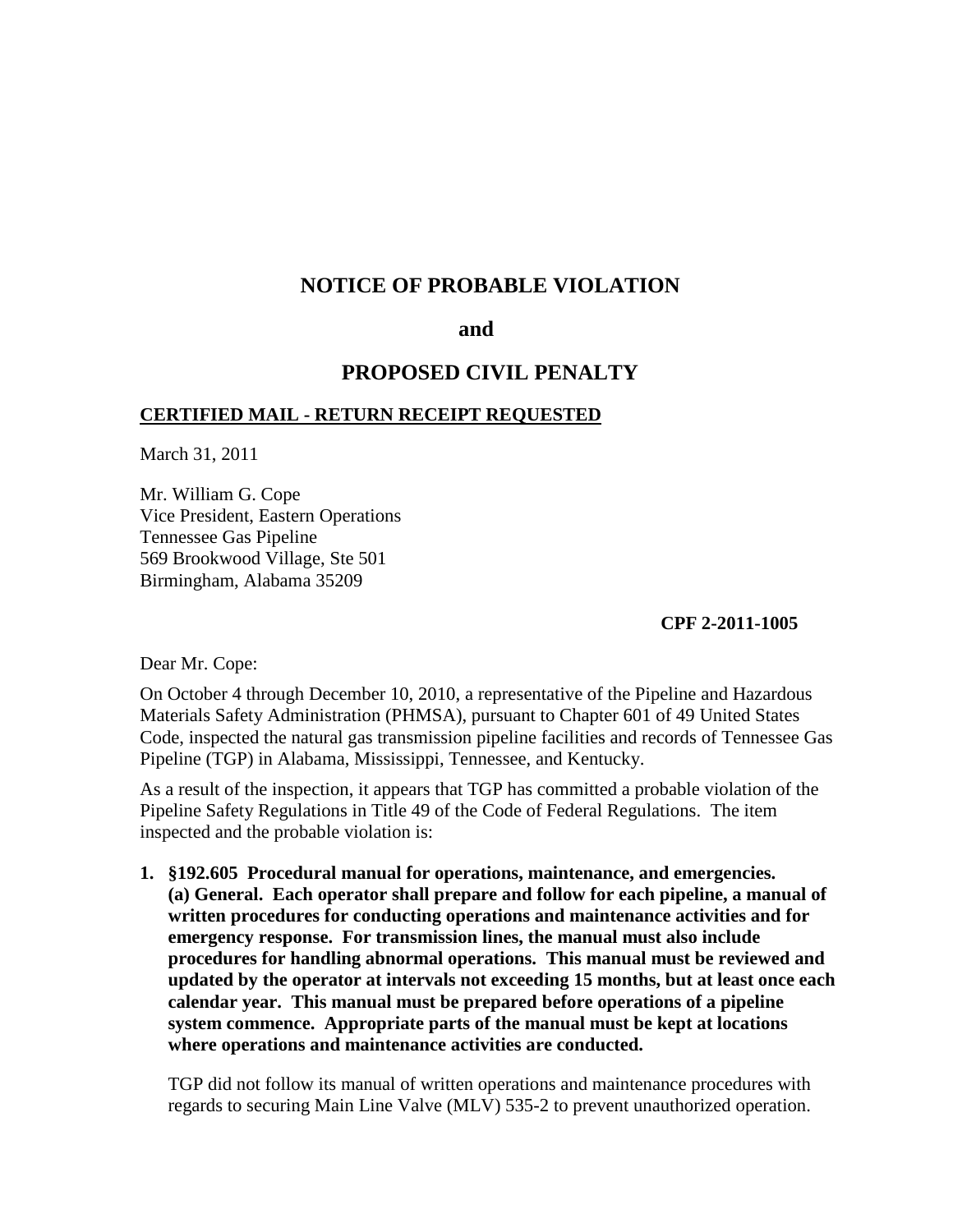During the field inspection, the PHMSA inspector observed, and took a photograph of, the valve hand-wheel lying up against the valve body. The hand-wheel was not chained, locked, or in any other way protected from unauthorized use.

TGPs' Operating and Maintenance Procedures, Section 305 – Valve Maintenance (Revision Date 12/12/2009) pertains to *"transmission valves that might be required in an emergency"* including *"mainline block valves."* MLV 535-2 is a mainline block valve. TGP's Operating and Maintenance Procedures, Section 305, Procedure 4.e. Security, required MLV 535-2 to *"have a locking device to prevent unauthorized operation, or be disabled (i.e. have the valves in a condition that would provide security equivalent to, or better than, a lock on the valve or valve operator), or be within a secured area."* The unattended hand-wheel for MLV 535-2 was lying up against the valve body. It did not have a locking device to prevent unauthorized operation, it was not disabled, and it was not within a secured area as required by TGP's written procedures.

#### Proposed Civil Penalty

Under 49 United States Code, §60122, you are subject to a civil penalty not to exceed \$100,000 for each violation for each day the violation persists up to a maximum of \$1,000,000 for any related series of violations. The Compliance Officer has reviewed the circumstances and supporting documentation involved in the above probable violation and has recommended that you be preliminarily assessed a civil penalty of \$25,000 as follows:

| Item number | <b>PENALTY</b> |
|-------------|----------------|
|             | \$25,000       |

#### Response to this Notice

Enclosed as part of this Notice is a document entitled *Response Options for Pipeline Operators in Compliance Proceedings*. Please refer to this document and note the response options. Be advised that all material you submit in response to this enforcement action is subject to being made publicly available. If you believe that any portion of your responsive material qualifies for confidential treatment under 5 U.S.C. 552(b), along with the complete original document you must provide a second copy of the document with the portions you believe qualify for confidential treatment redacted and an explanation of why you believe the redacted information qualifies for confidential treatment under 5 U.S.C. 552(b). If you do not respond within 30 days of receipt of this Notice, this constitutes a waiver of your right to contest the allegations in this Notice and authorizes the Associate Administrator for Pipeline Safety to find facts as alleged in this Notice without further notice to you and to issue a Final Order.

In your correspondence on this matter, please refer to **CPF 2-2011-1005** and for each document you submit, please provide a copy in electronic format whenever possible.